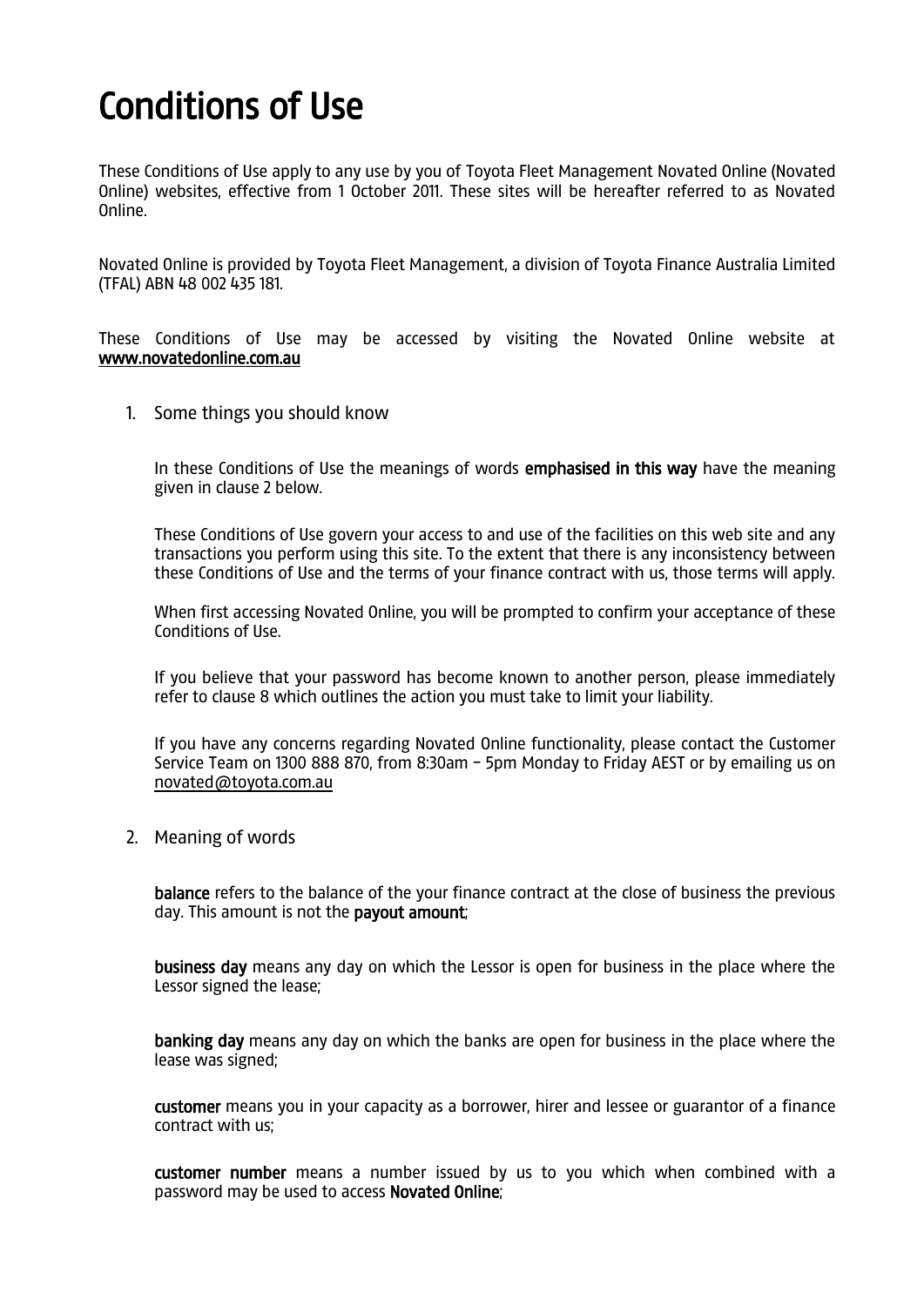finance contract means any loan, commercial hire/term purchase or lease facility between you and us. It includes any facility in which you are described as a borrower, hirer, lessee or guarantor. Your finance contract may also be described as an "account";

guarantor is a person disclosed on the finance contract as a guarantor;

password means a specified alphanumeric combination set by you to allow access to your finance contract or account. To set your password the following rules apply -

- it must not contain the customer number

- it must be between 8 and 16 characters long
- it must contain characters from three of the following four categories:
- a) uppercase characters  $(A Z)$
- b) lowercase characters  $(a z)$
- c) digits  $(0 9)$
- d) non-alphabetic characters (e.g. !, \$, #, %)
- it must be different from any of your last 6 passwords

payout amount means the amount required to payout all moneys owning to us under your finance contract as at a given date. It may include any principal amount outstanding, interest, fees and other permitted charges;

service request means any change or query made through Novated Online;

Novated Online means a secure internet website service through which you can view and access information about your finance contact or account, or make a service request;

unauthorised request means a service request made without your consent or the consent of a customer who is a party to your account;

us, we and our means Toyota Fleet Management Novated Online, a division of Toyota Finance Australia Limited ABN 48 002 435 181;

you and your means a customer who has accepted these Conditions of Use;

3. Use of Novated Online

Customers may use Novated Online, unless we tell you otherwise, to:

- view transactions, balances, contract and personal details,
- change payment amount or payment method
- change address and contact details,
- create a statement or payout amount in respect of your finance contract
- create a quote
- apply for a new Novated lease;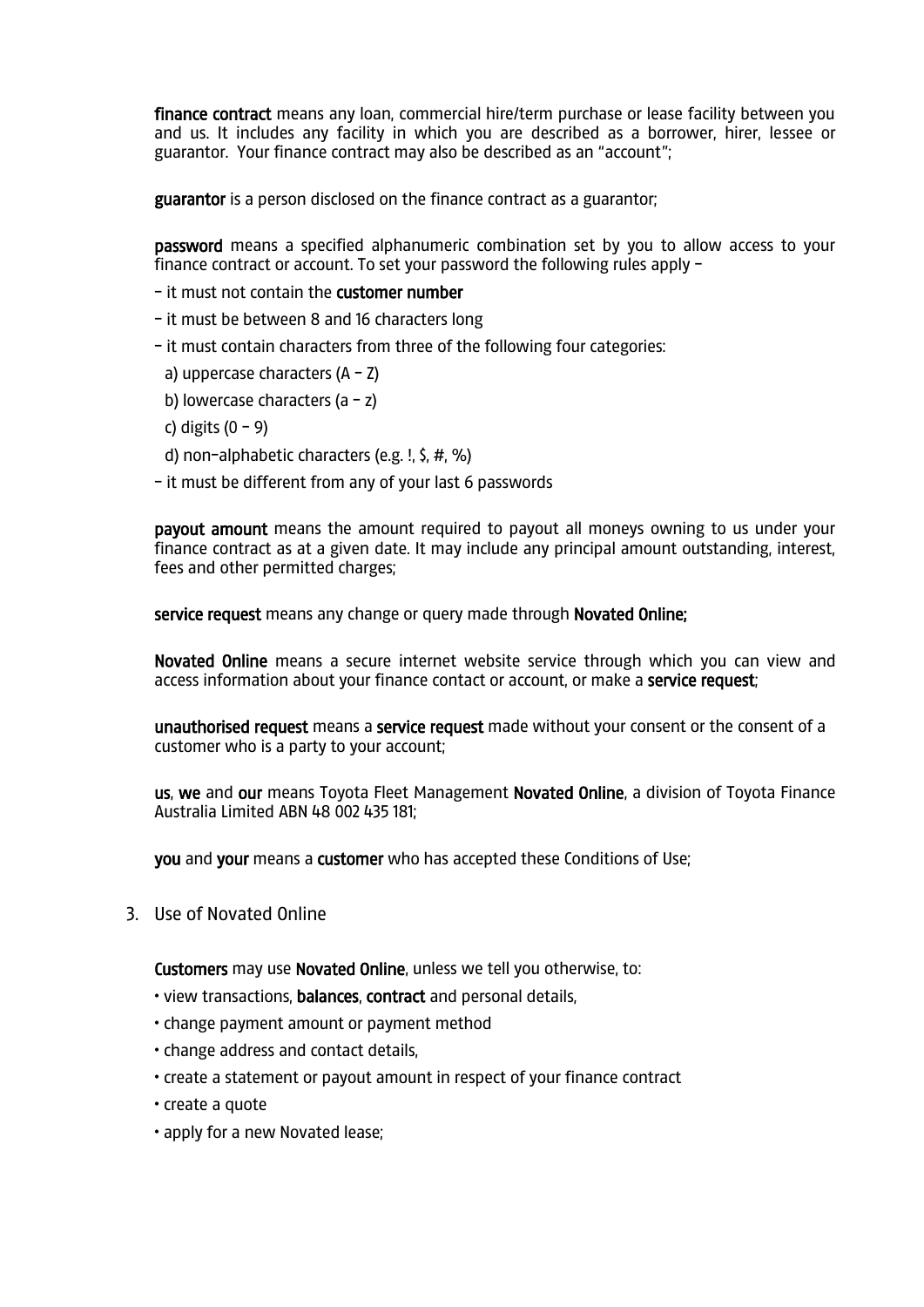Subject to these Conditions of Use, you are deemed to have authorised any access to your finance contract or any service request, which is carried out using your customer number and password.

Where you are a joint customer you also authorise any service request or transaction on your contract, which is carried out by another of the joint customers, using their customer number and password.

A contract in joint names can only be accessed those customers who have been given access to their finance contract under these Conditions of Use.

In seeking access to Novated Online and performing any permitted activity those customers represent and warrant that they have the authority of the other joint customer/s to access and use the facilities of this website in respect of their finance contract and agree to indemnify us against any claim and liability made against us by any other joint customer arising out of such access and use.

4. Changes to Conditions of Use

We may, at any time, add to, remove, or change the functionality of Novated Online, or change these Conditions of use without your consent.

We will notify you of any changes to these Conditions of Use by displaying a notice outlining the changes and detailing any changes to these Conditions of Use when you login to Novated Online. Before you can enter the secure pages of Novated Online you will be required to accept these changes before you will be able to proceed. If you do not accept the changes you will be denied any further access to the site.

5. Termination of Novated Online

You may terminate the usage Novated Online by notifying us in writing or by contacting us on 1300 888 870, from 8:30am - 5pm Monday to Friday AEST or by emailing us on [novated@toyota.com.au.](mailto:novated@toyota.com.au)

We may terminate your access to Novated Online in relation to your finance contract or generally at any time by giving you written notice sent to the most recent address provided by you.

We may suspend or cancel your access to **Novated Online** at any time without notice to you if we believe there is a security concern or you fail to comply with these Conditions of Use.

6. Availability of information

The information available on Novated Online regarding transactions, balances and any other information relevant to your finance contract may not always be completely up to date. However, in most cases the information will reflect transactions and balances up to the close of business on the previous business day.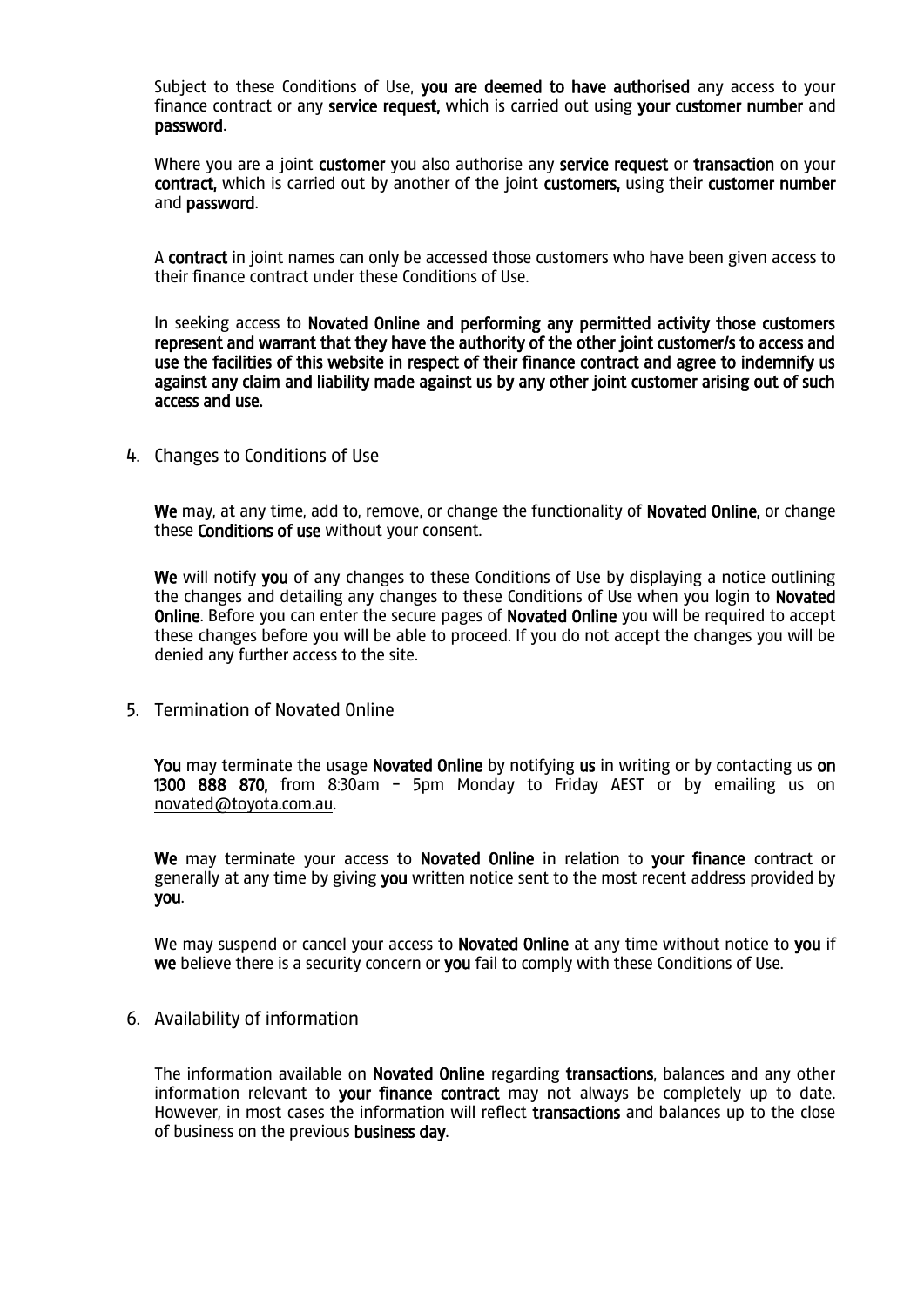7. Your general responsibilities

You agree that you will:

- 1. set your password when you first access Novated Online and thereafter whenever we require you to do so;
- 2. change your password as soon as you know or suspect that it may have been disclosed to another person;
- 3. not choose a **password** which is the same as another password which is known to any other person;
- 4. not choose a password which contains any part of your date of birth, any recognisable part of your name, or any part of your home, business or mobile telephone number;
- 5. keep your password secure and not disclose it to any other person;
- 6. commit your password to memory and not keep an identifiable record of it;
- 7. take proper care when accessing Novated Online to ensure that your password is not disclosed to anyone else;
- 8. promptly notify us if you notice any apparent discrepancy in your contract details/transactions/balances/service requests; and
- 9. use other means to effect transactions, service requests and access information on your finance contract in the event that Novated Online is unavailable or is malfunctioning.
- 8. What you must tell us

You must notify us immediately if:

- 1. you become aware or suspect that your password has become known to any other person;
- 2. a computer which you use or have used to access Novated Online is lost, stolen or fraudulently used;
- 3. you become aware of any unauthorised transaction or error on your contract which arises in connection with Novated Online; or
- 4. you believe that you have been fraudulently induced to make a transaction on your contract.

You can contact us on 1300 888 870, from 8:30am - 5pm Monday to Friday AEST or by emailing us on novated@toyota.com.au

9. Exclusion of our liability

Subject to any warranty implied by law that cannot be excluded, we will not be liable for any losses which arise in connection with:

1. the reliance by any party on any information obtained through the use of Novated Online;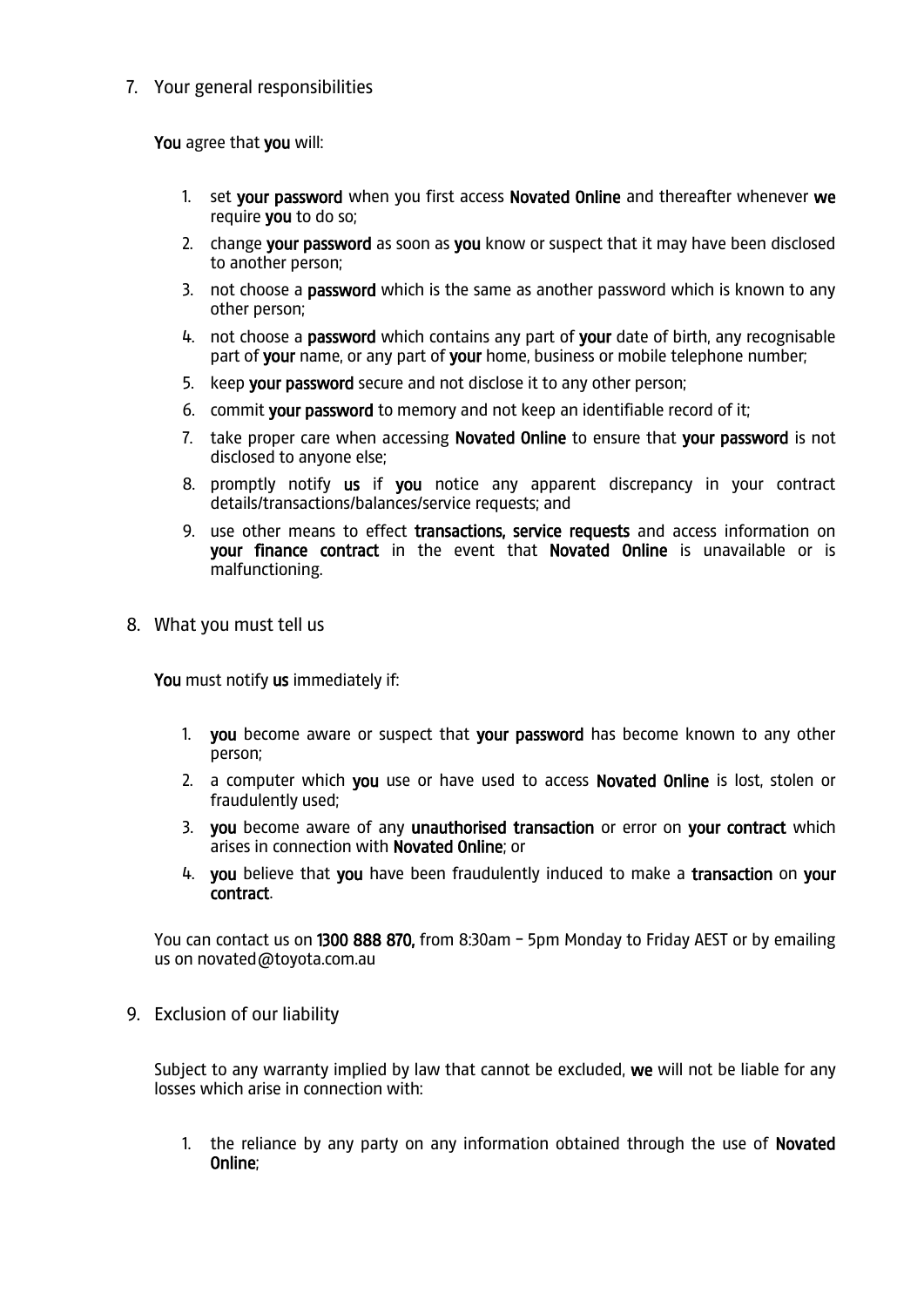- 2. any request to perform a transaction or service request which is not accepted or received by Novated Online for any reason including as a result of any technical, processing or user error;
- 3. the processing of any transaction on the next banking day after you have requested it;
- 4. any failure or delay of Novated Online to provide information or perform requested transactions or service requests which is caused by any matter beyond our control.
- 10. Your liability for unauthorised transactions

You will be liable for any transaction or service request which is carried out with your knowledge and consent, in addition to any losses which arise in connection with the following:

- 1. a mistake by you in relation to a transaction request, including where you enter the incorrect information;
- 2. the voluntary disclosure of your password to anybody, including to a friend or family member;
- 3. any fraud or theft committed by you or by any person to whom you have voluntarily disclosed your password;
- 4. any failure by you to comply with your responsibilities as set out in clause 7; or
- 5. any unreasonable delay by you in failing to notify us of a matter in clause 8, however in this case your liability will extend only to losses which occur between the time when you actually became aware, or ought to have become aware of the relevant matter, up until the time that we are notified of that matter.

If you are liable under clause 10 for losses which arise in connection with an unauthorised transaction on a contract, your liability will not extend to:

6. the portion of any loss which exceeds the available balance of that contract at the time of the transaction;

You will not be liable for any losses which arise in connection with:

- 7. any error made by, or any fraudulent or negligent conduct of, our employees or agents;
- 8. an expired or cancelled password;
- 9. any use of Novated Online which occurred before you received your customer number and/or password;
- 10. any unauthorised transactions or service requests which take place after you have notified us of any of the matters referred to in clause 8.
- 11. Indemnity

You agree to indemnify us against any loss or damage (including any consequential loss or damage) which we may suffer in connection with any claim, demand or action of any kind brought against us arising directly or indirectly because you have:

- 1. breached these Conditions of Use in any way; and/or
- 2. acted negligently or fraudulently in connection with **Novated Online**